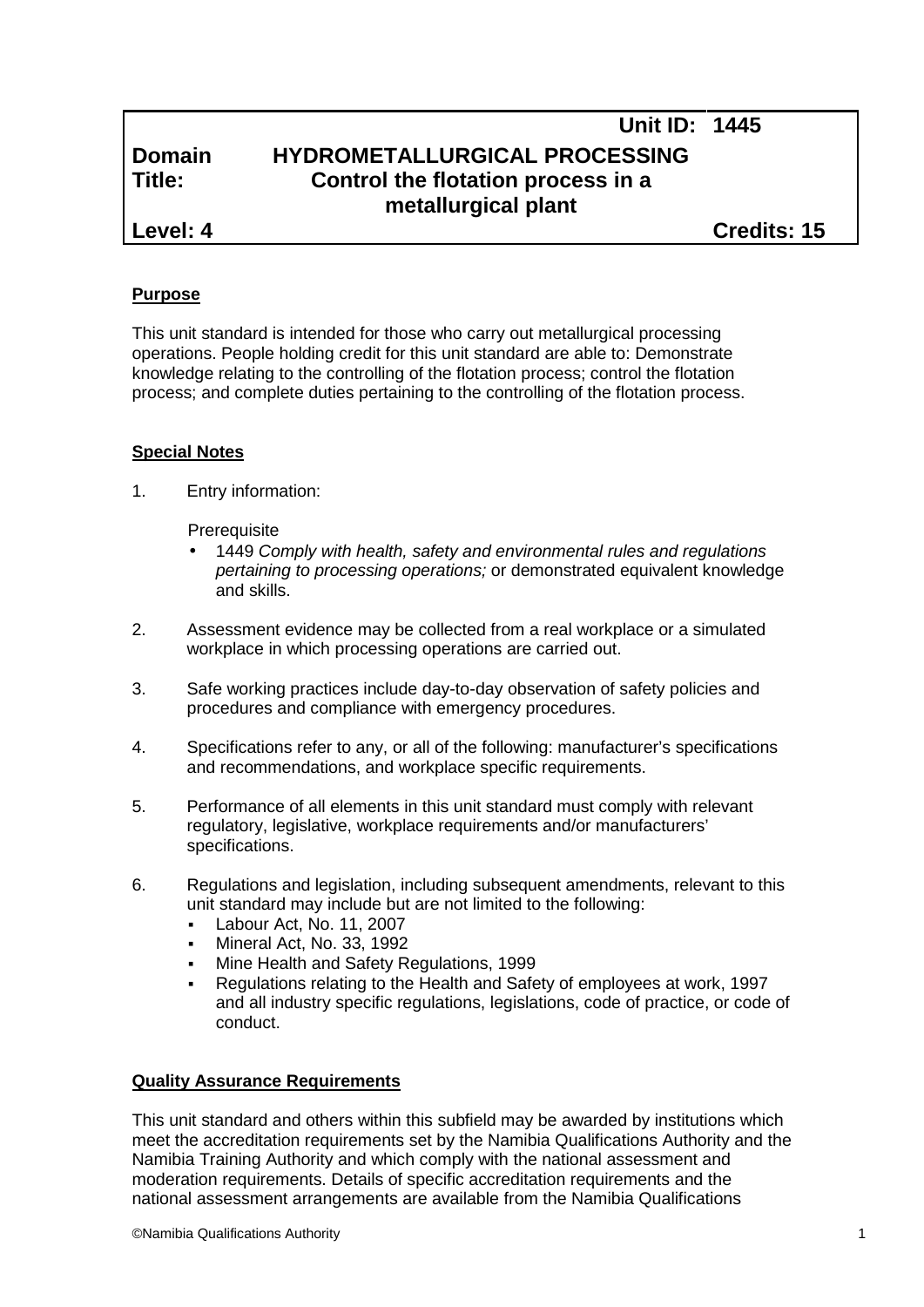Authority and the Namibia Training Authority. All approved unit standards, qualifications and national assessment arrangements are available on the Namibia Training Authority website www.nta.com.na.

## **Elements and Performance Criteria**

## **Element 1: Demonstrate knowledge relating to the controlling of the flotation process**

#### **Performance Criteria**

- 1.1 The occupational safety and health and risk management requirements are explained.
- 1.2 The importance of controlling the flotation process is described in terms of achieving specified production requirements.
- 1.3 The security requirements and emergency procedures pertaining to the flotation process are explained.
- 1.4 The communication requirements pertaining to the flotation process are described.
- 1.5 The process flow and interlock systems of the flotation process are described in terms of operational requirements.
- 1.6 The operating procedures, parameters and control methods of the flotation process are explained in terms of workplace and legislative requirements.
- 1.7 Corrective actions, in case of sub-standard conditions and problems be encountered, are described.

#### **Element 2: Control the flotation process**

#### **Range**

Inspections include but are not limited to the availability of personal protective equipment and safety equipment; the availability and use of tools and equipment; the condition of safety devices and adherence to safety requirements; the availability and utilisation of process equipment and consumables; the present status of the process; potential hazards and risks; and potential security risks or breaches.

## **Performance Criteria**

- 2.1 Workplace hazards and associated risks towards self and others are identified, minimised or eliminated according to workplace procedures and legislative requirements.
- 2.2 The flotation process system is inspected according to workplace procedures.
- 2.3 The flotation process is monitored, controlled and optimised according to workplace procedures.